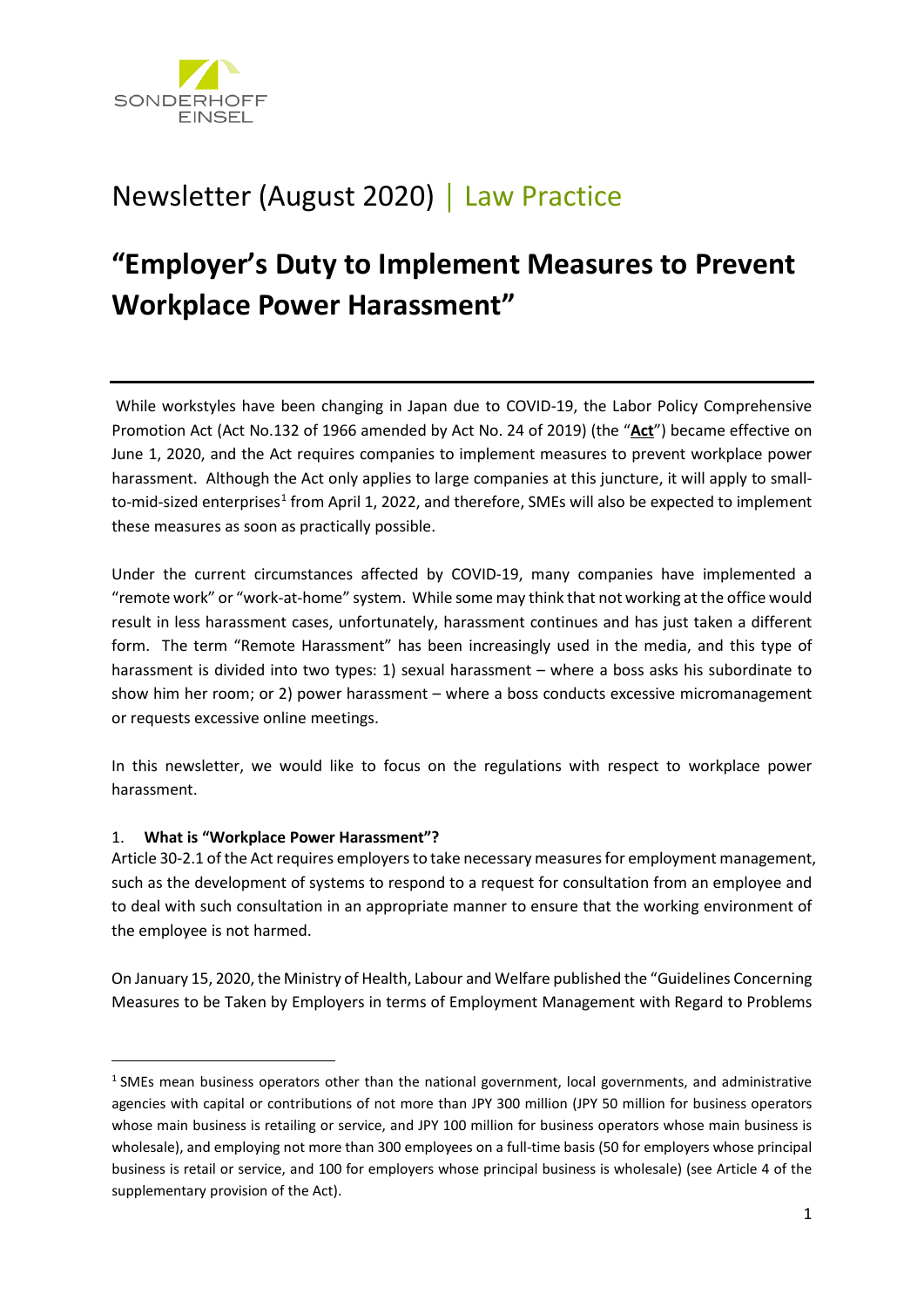

Caused by Taking Advantage of Their Superior Position in the Workplace" ("**Guidelines**") based on Article 30-2.3 of the Act.

According to the Act and Guidelines, workplace power harassment means words or acts which satisfy the following three requirements:

- 1. Which are said or done by taking advantage of the superior relationship in the workplace;
- 2. Which go beyond the necessary and reasonable scope of work; and
- 3. Which harms the working environment of the employee.

With regard to the first requirement, in general, workplace power harassment is conducted by a superior against his/her subordinate, but it can be done between colleagues or a subordinate against his/her superior if such colleague or subordinate has the necessary business knowledge or experience and it is practically difficult to work smoothly without his/her cooperation.

For the second requirement, as mentioned, workplace power harassment requires words or behavior which must go beyond the necessary and reasonable scope of the work. Also, business instructions or training in an appropriate manner which is within the scope of necessary and reasonable work would not constitute workplace power harassment. In determining the reasonableness of the conduct, various factors are comprehensively taken into consideration, including the purpose of the speech or conduct, the circumstances in which the speech or conduct was said or done, including the existence, content and degree of problematic behavior of the employee, frequency and continuity of the speech or conduct, the relationship between the employee and the harasser, and the degree of physical or mental distress suffered by the employee as a result of the speech or conduct.

The third requirement of an act which "harms the working environment of the employee" requires that the employee's working environment becomes so unpleasant that the harassing speech or conduct causes the employee physical or mental distress that has a serious and adverse effect on his/her work performance. This requirement will be determined based on a reasonable employee's perception of an act of harassment.

# **2. Types of Workplace Power Harassment**

The Guidelines states the following six (6) types of speech or conduct as a typical act of workplace power harassment.

- a. Physical assault,
- b. Mental assault,
- c. Isolation,
- d. Excessive demands i.e., to order unnecessary or impossible work,
- e. Requesting menial tasks i.e., ordering an employee to perform menial tasks which are far below the employee's ability or experience, and
- f. Breach of privacy i.e., excessively inquiring into the private affairs of the employee.

The Guidelines also specifically identified that disclosing an employee's sexual orientation or gender identity without his/her consent) is an example of a breach of privacy which would constitute workplace power harassment. In order to protect employee's personal information, an employer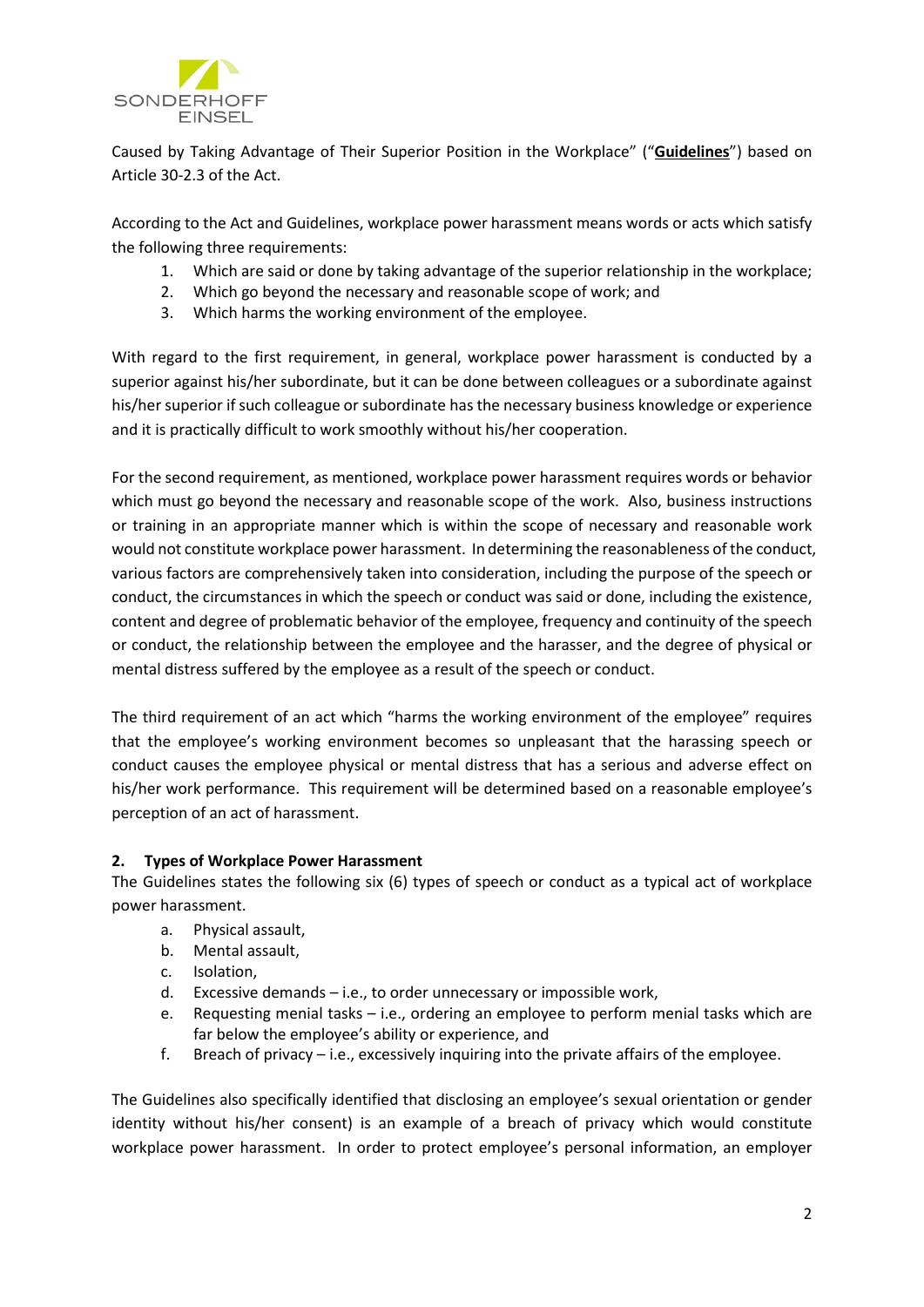

must take measures to notify their employees that they should not reveal their colleagues' sensitive personal information.

### **3. Employer's Measures to Prevent Workplace Power Harassment**

The Act requires large company employers to implement the following measures. As mentioned above, from April 1, 2022, SMEs will also be required to implement these measures.

(a) Establish a corporate policy to prevent workplace power harassment and to internally announce such policy and train employees on power harassment prevention.

An employer is required to establish a corporate policy regarding the types of speech and behavior that would constitute workplace power harassment and announce such policy to their employees. An employer must also state the contents of the power harassment in its company work rules or other internal rules and have their employees understand the background and cause of workplace power harassment. An employer is also expected to conduct training or seminars for its employees to prevent power harassment.

Further, an employer needs to establish a policy on the disciplinary actions against an employee who has conducted power harassment and make it available to employees.

There are also whistleblowing type regulations which prohibit an employer from dealing with an employee who requested a consultation for potential power harassment in a disadvantageous manner (e.g., dismissal), and is required to provide such regulations in work rules or other internal rules and make it available to employees.

(b) Establish a governance system to handle power harassment cases.

An employer is required to establish a consultation hotline or point of contact and announce it to employees and respond appropriately and flexibly to any consultations. In addition, to ensure that the person in charge of the hotline handles consultations from employees in an appropriate manner, the employer needs to establish a system that can allow the person in charge to smoothly cooperate with the HR department, create a manual for consultation, or to provide the person in charge with training.

(c) Deal with consultation in an immediate and appropriate manner, and to implement reoccurrence prevention measures.

If an employee seeks a consultation regarding power harassment, it is necessary for the employer to investigate the facts in an immediate and appropriate manner. In doing so, it is necessary to conduct an interview with the alleged harasser as well as the employee who asked for consultation. The employer should be aware of the fact that the employee's consultation with the company could lead to further power harassment against such employee, and therefore, the employer is required to respond flexibly, such as interviewing the alleged harasser after interviewing witnesses.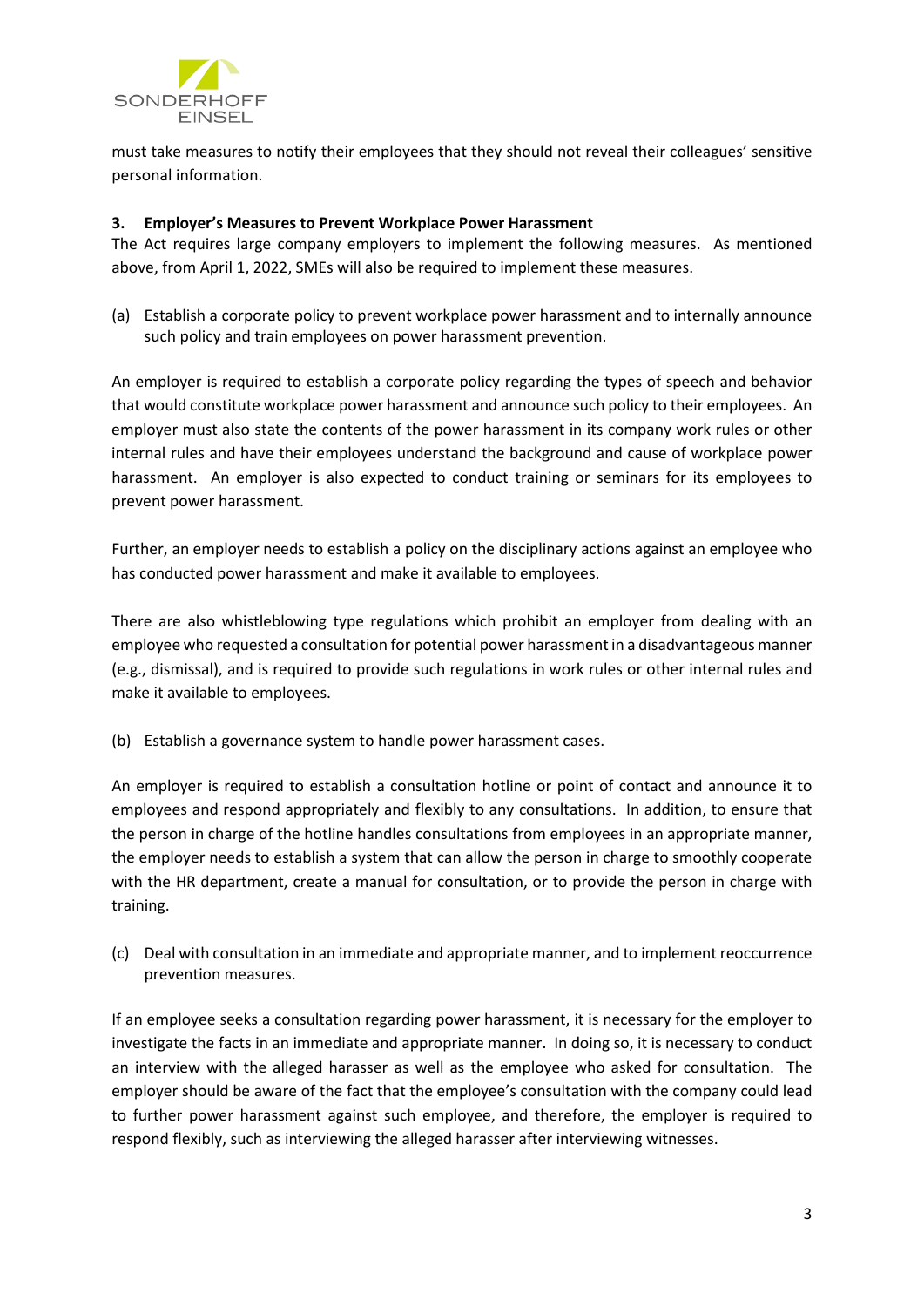

A key condition to conducting a fair fact-finding investigation is that the employer must not conduct a biased interview. For example, if an employee who has work performance issues seeks a consultation regarding harassment, if the employer gives such employee a business instruction which goes beyond the necessary and reasonable scope of work, such act would constitute workplace power harassment.

Further, an employer should be aware that power harassment is often conducted in a closed room, and as a result, an employee who seeks consultation often has no objective evidence, such as audio data. Also, the employee who has been harassed is often compliant with the harasser, and thus, although email communications may indicate a friendly relationship between the harasser and the employee, the employer should be careful in determining whether there was a workplace power harassment by collecting other non-biased information and conducting interviews with colleagues.

If an employer finds workplace power harassment, it is required to take measures for the employee who has been harassed – for example, job rotation of either the employee or harasser, apology by the harasser, or consultation for mental and emotional distress. Further, the employer should take disciplinary action against the harasser, or have the actor apologize to the harassed employee in accordance with the company's internal rules.

Also, to prevent a reoccurrence of power harassment, an employer is required to internally announce the company's policy to prevent power harassment and educate employees to make them more deeply understand the various types of power harassment and the measures the company has in place to resolve and prevent any power harassment issues.

# **4. Guidelines - Preferable Measures**

The Guidelines provide that companies are highly expected to take the following measures:

- a. Establish a governance system that is able to provide consultation for power harassment as well as other types of harassment such as sexual harassment or maternity harassment,
- b. Implement measures to eliminate the causes and environment which would cause power harassment in the workplace, and
- c. Put forth efforts to monitor the preventive measures for power harassment and to consider necessary update through conducting questionnaires or discussions with employees.

In addition, an employer is expected to provide an internal policy for their employees to not conduct any harassment acts against other third parties, such as their suppliers' employees, job seekers, freelancers, and internship students. An employer should also endeavor to encourage self-awareness of their employees to not conduct harassment. Further, an employer is also expected to establish a system to properly deal with harassment acts by their customers.

# **5. Going Forward**

The term "harassment" has continued to become a household word in the media, especially with the recent cases of "Remote Harassment". With the increased awareness of harassment in the workplace, we believe there will likely be an increased number of employee consultations. For each employee consultation, the initial response is very important. Considering that a company could be liable for